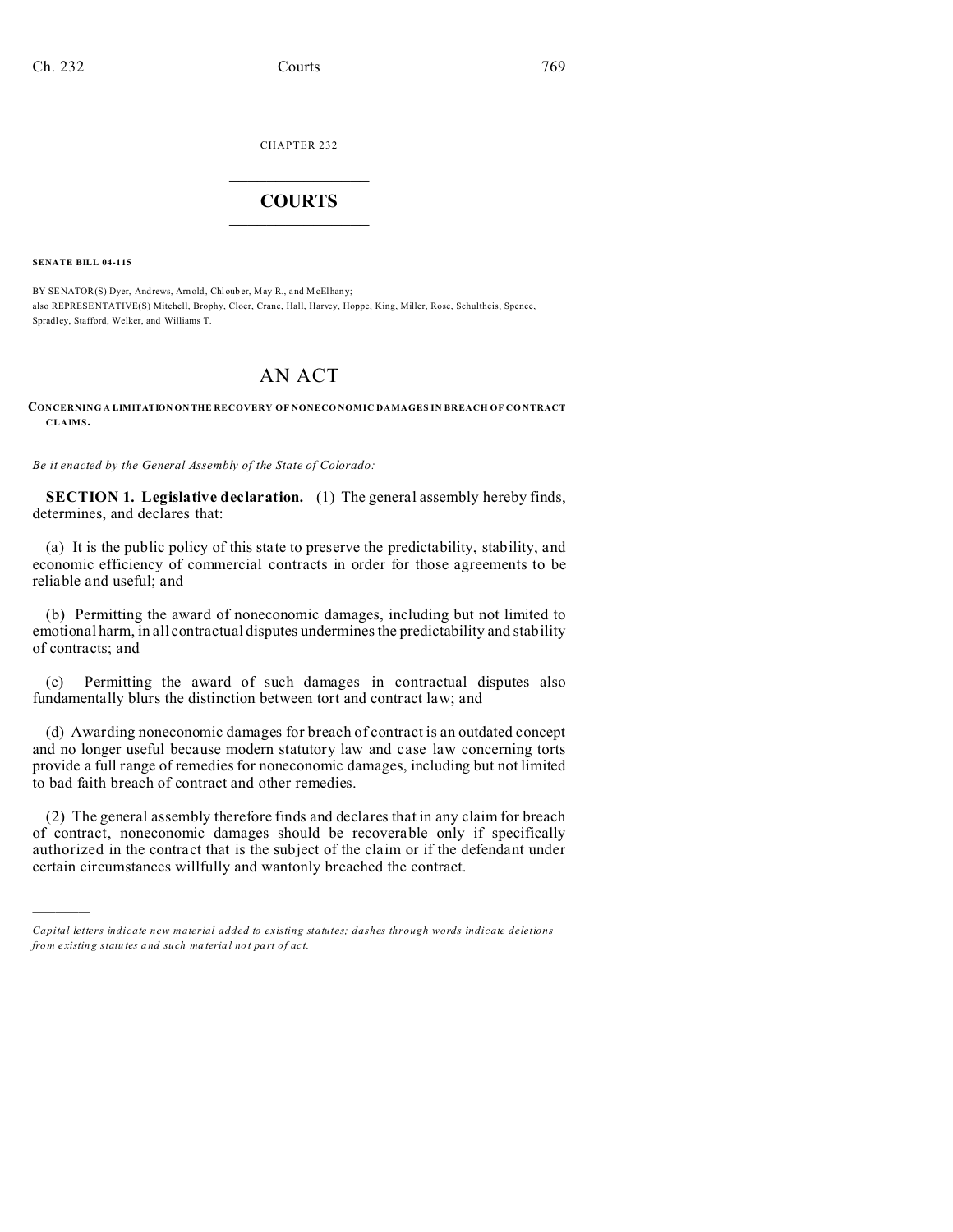**SECTION 2.** 13-21-102.5, Colorado Revised Statutes, is amended BY THE ADDITION OF A NEW SUBSECTION to read:

**13-21-102.5. Limitations on damages for noneconomic loss or injury.** (6) (a) (I) IN ANY CLAIM FOR BREACH OF CONTRACT, DAMAGES FOR NONECONOMIC LOSS OR INJURY OR FOR DERIVATIVE NONECONOMIC LOSS OR INJURY ARE RECOVERABLE ONLY IF:

(A) THE RECOVERY FOR SUCH DAMAGES IS SPECIFICALLY AUTHORIZED IN THE CONTRACT THAT IS THE SUBJECT OF THE CLAIM; OR

(B) IN ANY FIRST-PARTY CLAIM BROUGHT AGAINST AN INSURER FOR BREACH OF AN INSURANCE CONTRACT, THE PLAINTIFF DEMONSTRATES BY CLEAR AND CONVINCING EVIDENCE THAT THE DEFENDANT COMMITTED WILLFUL AND WANTON BREACH OF CONTRACT.

(II) FOR PURPOSES OF THIS PARAGRAPH (a), "WILLFUL AND WANTON BREACH OF CONTRACT" MEANS THAT:

(A) THE DEFENDANT INTENDED TO BREACH THE CONTRACT;

(B) THE DEFENDANT BREACHED THE CONTRACT WITHOUT ANY REASONABLE JUSTIFICATION; AND

(C) THE CONTRACT CLEARLY INDICATED THAT DAMAGES FOR NONECONOMIC LOSS OR INJURY OR FOR DERIVATIVE NONECONOMIC DAMAGES OR LOSS WERE WITHIN THE CONTEMPLATION OR EXPECTATION OF THE PARTIES.

(b) EXCEPT FOR THE BREACH OF CONTRACT DAMAGES THAT ARE PERMITTED PURSUANT TO SUB-SUBPARAGRAPH (B) OF SUBPARAGRAPH (I) OF PARAGRAPH (a) OF THIS SUBSECTION (6), NOTHING IN THIS SUBSECTION (6) SHALL BE CONSTRUED TO PROHIBIT ONE OR MORE PARTIES FROM WAIVING THE RECOVERY OF DAMAGES FOR NONECONOMIC LOSS OR INJURY OR FOR DERIVATIVE NONECONOMIC LOSS OR INJURY ON A BREACH OF CONTRACT CLAIM SO LONG AS THE WAIVER IS EXPLICIT AND IN WRITING.

(c) THE LIMITATIONS ON DAMAGES SET FORTH IN SUBSECTION (3) OF THIS SECTION SHALL APPLY IN ANY CIVIL ACTION TO THE AGGREGATE SUM OF ANY NONECONOMIC DAMAGES AWARDED UNDER THIS SECTION FOR BREACH OF CONTRACT INCLUDING BUT NOT LIMITED TO BAD FAITH BREACH OF CONTRACT.

(d) IN ANY CIVIL ACTION IN WHICH AN AWARD OF DAMAGES FOR NONECONOMIC LOSS OR INJURY OR FOR DERIVATIVE NONECONOMIC LOSS OR INJURY IS MADE ON A BREACH OF CONTRACT CLAIM, THE COURT SHALL STATE SUCH AWARD IN THE JUDGMENT SEPARATELY FROM ANY OTHER DAMAGES AWARD.

(e) EXCEPT AS OTHERWISE PROVIDED IN PARAGRAPH (c) OF THIS SUBSECTION (6), NOTHING IN THIS SUBSECTION (6) SHALL BE CONSTRUED TO GOVERN THE RECOVERY OF NONECONOMIC DAMAGES ON A TORT CLAIM FOR BAD FAITH BREACH OF CONTRACT.